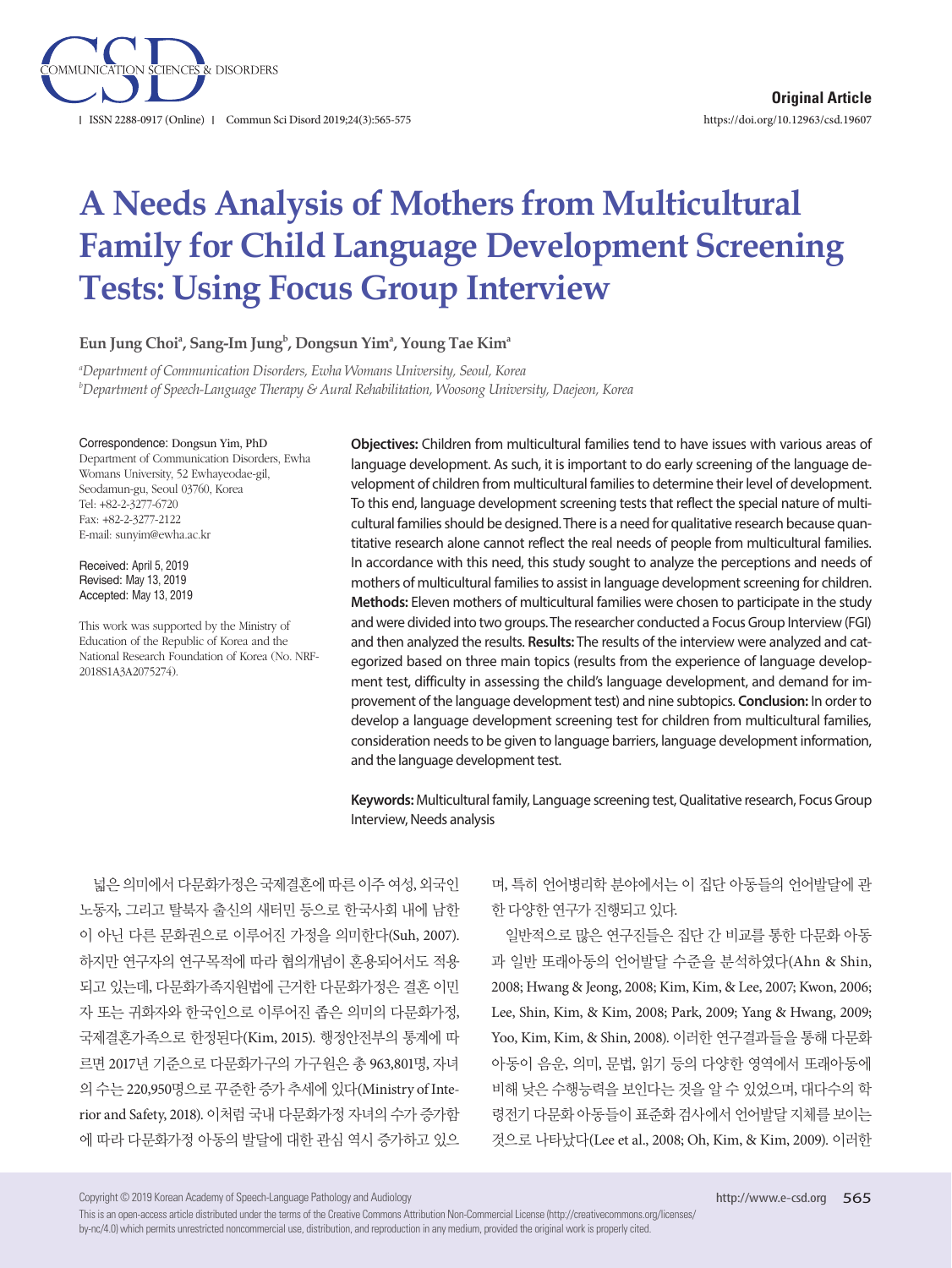

맥락에서 위험군에 있는 다문화 아동의 언어발달을 위한 효과적인 지원이 필요하며, 이를 위해 다문화 아동의 언어발달 수준을 영유 아기에 조기 선별하는 선행적 과정이 매우 중요하다. 영유아기는 언 어발달의 양상을 예측할 수 있는 중요한 시기로 생애 첫 5-7년은 언 어발달의 결정적 시기이며(Pence & Justice, 2008), 영유아기의 언어 발달 문제들은 아동이 성장하면서 더욱 심한 언어장애로 발전할 가능성이높다(Olswang, Rodriguez, & Timler, 1998).

하지만 다문화 아동의 조기 선별을 위해서는 더 많은 양적 및 질 적 연구가 필요한 실정이다. 대부분의 연구에서 다문화 아동의 언 어 수행능력을 측정하는 데에 사용한 공식검사는 한국 아동을 대 상으로 표준화된 검사도구들인데, 이러한 검사도구들의 내용에는 다문화 아동의 언어 및 문화적인 배경이 전혀 반영되어 있지 않기 때문에 그 결과를 모두 신뢰하기 어렵다. 또한 우리나라 다문화가 정 아동은 다른 나라의 경우와는 달리 주로 국제결혼을 통해 이주 한 어머니의 특성을 반영하기 때문에 검사 개발 과정에 이점을 고 려할 필요가 있다. 그 특성 중 하나로 다문화가정의 어머니들은 자 녀와의 상호작용 상황에서 자신의 모국어보다는 한국어를 사용하 는 경우가 많은데, 어머니의 서툰 한국어는 아동 언어발달에 필요 한 적절한 자극의 양적 및 질적인 결핍을 초래한다(Oh et al., 2009). 다문화가정 어머니들의 한국어 능력과 자녀의 언어능력에 대한 정 적인 상관관계는 여러 선행연구를 통해 보고되었으며(Hwang & Jeong, 2008; Lee et al., 2008), 어머니의 낮은 한국어 능력은 아동의 언어발달에 대한 어머니의 인식이나 민감도, 그리고 아동 평가에 중요한 부분을 차지하는 주양육자의 보고의 질에도 부정적인 영향 을 미칠 것이라고 예상할 수 있다. 따라서 다문화 아동의 언어발달 을더정확하게평가하기위해서는다문화가정의특수성에대한질 적인 탐구와 고려를 통해 더 타당하고 접근성 있는 평가방법을 고 안할필요가있다.

다문화 아동의 언어평가를 어렵게 하는 요인에는 평가방법 자체 의 어려움 이전에 아동이 언어평가에 접근하기까지의 외적인 어려 움도 있는 것으로 보인다. 보건복지부 보도자료에 따르면 다문화가 정 아동들의 영유아 건강검진 수검률은 2008년 27.3%와 2009년 36.0%로 전국 영유아 건강검진 수검률 36.5% (2008년), 40% (2009 년)보다 낮게 집계되었다(Ministry of Health and Welfare, 2010). 검진의 특성상 검사보다 영유아의 성장발달에 대한 전문가와의 상 담이 주된 절차이기 때문에 보호자의 한국어가 능숙하지 않을 경 우 형식적인 검진에 머물거나 아예 검진을 받지 못하는 경우가 많 은것으로조사되었다.

한편 앞서 언급된 연구들을 포함한 대부분의 연구들이 다문화 아동의 언어능력과 발달에 대한 양상을 탐구하기 위해 양적 비교 연구방법을 사용하였고, 이에 반해 다문화 아동의 언어에 관한 질 적 연구는 다문화가정 자녀의 국어사용실태(Kwon, 2009), 다문화 가정 아동의 언어치료에 대한 질적 연구(Park & Jung, 2012) 등 소 수의 연구만이 이루어졌다. 양적 연구를 통해서 다문화가정 아동 의 언어 발달에 관한 객관적 자료를 얻을 수는 있지만, 다문화가정 이라는 특수한 대상자들이 경험하는 실제적 어려움과 요구 등을 파악하기 어렵다는 점에서 다각적이고 심층적인 정보에 대한 질적 연구방법이시급히필요하다.

이러한 필요에 따라 본 연구에서는 포커스 그룹 인터뷰(Focus Group Interview, FGI)를 진행하여, 다문화 아동의 언어발달에 새 롭게 접근해 보고자 하였다. FGI는 특정 주제에 대해 6-8명의 참여 자들이만나서함께이야기를나누는방식으로전개되는조사방법 이다. 숙련된 진행자(moderator)의 주도하에 비구조적인 접근법을 사용하여 참여자들이 자유롭게 토론하도록 진행하며, 모든 참여 자들의 반응을 통합하여 가설의 추출과 검증 등의 목적으로 활용 된다. 특히 규모가 큰 연구에서 초기에 선행연구의 한 방법으로 사 람들 간의 의사소통이 어렵거나 이해의 벽이 있을 때, 복잡한 행동 이나 동기를 밝힐 때, 새로운 관점이나 창의력이 요구될 때, 제품 개 념의 방향을 찾거나 소비자의 생각을 직접 접하고 싶을 때 유용한 연구방법이다(Cho, Lee, Joo, & Kim, 2011).

본 연구는 다문화가정의 어머니들을 대상으로 자녀의 언어발달 및 평가에 대한 인식을 포커스 그룹 인터뷰(FGI)를 통하여 살펴보 고, 이를 통해 다문화가정 아동의 배경을 고려한 언어발달 검사 개 발의 기초를 마련하는 것을 목적으로 하였다. 이러한 연구목적을 달성하기위하여설정한연구문제는다음과같다.

첫째, 다문화가정 어머니들의 영유아 언어발달 검사 수검 경험과 인식은 어떠한가?

둘째, 다문화가정 어머니들의 영유아 언어발달 검사 개선 요구 및기대는어떠한가?

# 연구방법

본 연구는 반구조화된 면담을 통해 다문화가정의 어머니들의 영 유아 언어발달검사에 대한 실질적인 경험과 인식을 이해하고, 구체 적인 개선 요구 및 기대를 알아보고자 하였다. 이를 위해 사용된 연 구절차는다음과같다.

# 연구 참여자

본 연구는 한국인과의 결혼으로 인해 구성된 다문화가정의 어머 니 11명을 대상으로 하였다. 연구 참여자는 (1) 서울지역에 거주하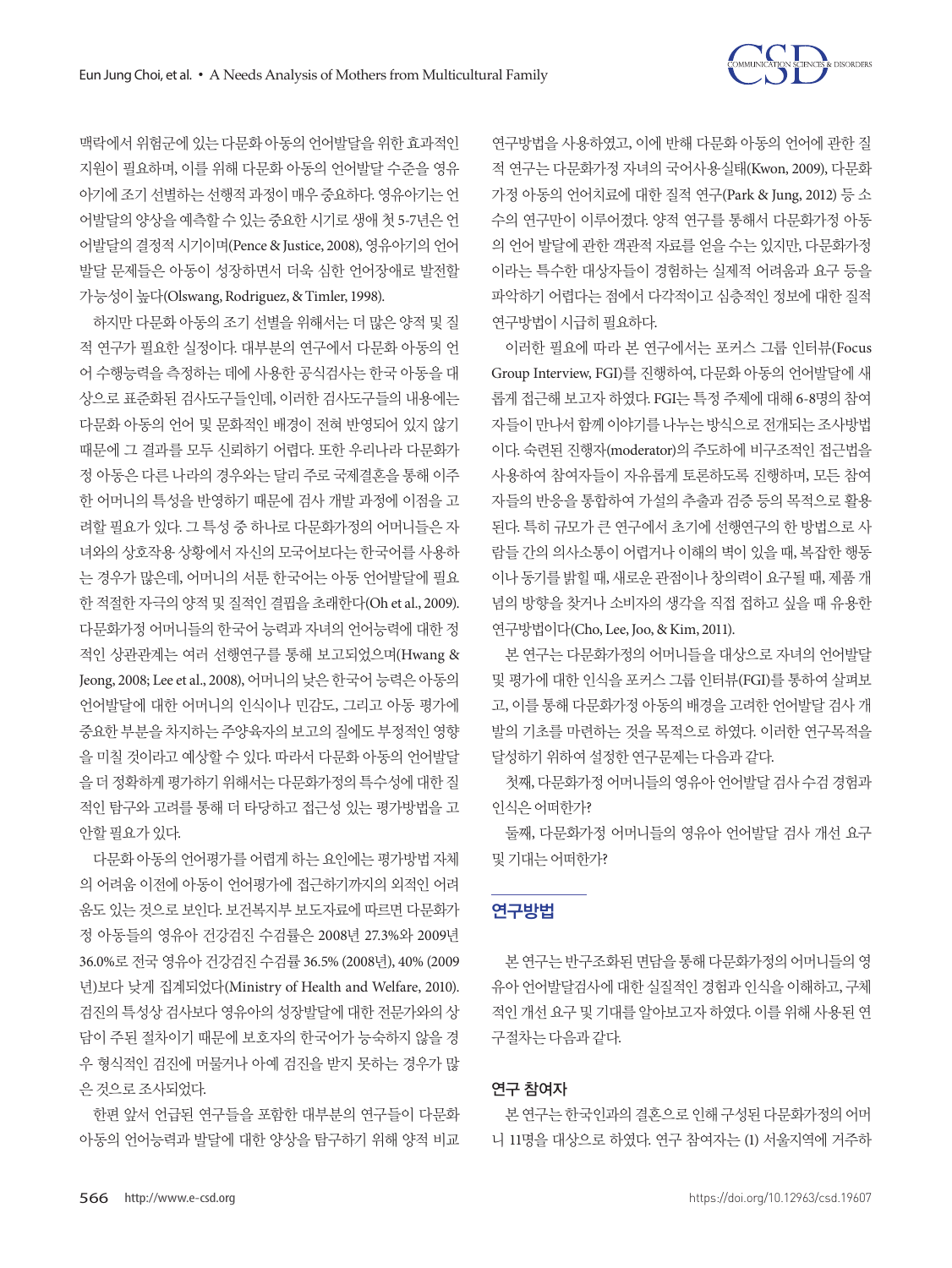

**Table 1.** Participants' characteristics

| Group   | ID             | Age<br>(yr) | Country of<br>origin | Educa-<br>tion (yr) | Duration of<br>residence in<br>Korea (yr;mo) | Age of<br>child<br>(yr;mo) |
|---------|----------------|-------------|----------------------|---------------------|----------------------------------------------|----------------------------|
| Group 1 | Participant 1  | 34          | Vietnam              | 12                  | 2:8                                          | 1:7                        |
|         | Participant 2  | 29          | Vietnam              | 16                  | 2:4                                          | 1:7                        |
|         | Participant 3  | 28          | Vietnam              | 16                  | 3:9                                          | 3:5                        |
|         | Participant 4  | 32          | Cambodia             | 16                  | 7:9                                          | 7:1                        |
|         | Participant 5  | 34          | Philippines          | 16                  | 9:11                                         | 7:3                        |
| Group 2 | Participant 6  | 28          | Philippines          | 12                  | 2:9                                          | 2:0                        |
|         | Participant 7  | 32          | Cambodia             | 12                  | 2:9                                          | 6:6                        |
|         | Participant 8  | 33          | Vietnam              | 5                   | 4:6                                          | 2:6                        |
|         | Participant 9  | 29          | Vietnam              | 5                   | 3:4                                          | 2:4                        |
|         | Participant 10 | 27          | Vietnam              | 12                  | 3:10                                         | 2:10                       |
|         | Participant 11 | 31          | Vietnam              | 12                  | 7:10                                         | 6:0                        |

고, (2) 학령전기의 자녀를 두었으며, (3) 다문화가족지원센터의 이 중언어 발달지도사의 확인을 거쳐 일상적 한국어 대화가 가능한 어머니들로선정하였다. 인터뷰참여자의기본정보는 Table 1과같다.

### 자료수집 절차

#### 인터뷰 질문 구성

인터뷰 질문은 타당도 검증을 위해 두 명의 연구자들이 선행연 구들을 검토하고 의견을 조율하여 구성하였다. 질문의 주요 주제 는 (1) 영유아 언어발달 선별검사의 수검 경험, (2) 자녀 언어발달에 대한 평가, 그리고 (3) 개선 및 지원 요구였다. 질문은 반구조화된 개 방형으로 참여자들에게 연구자가 구어로 제시하였으며, 전체적인 주제의 구성은 Table 2와 같다. 다문화가정 어머니들이 질문을 잘 이해할 수 있을지 판단하기 위해, 다문화가족지원센터에서 5년 이 상 근무한 1급 언어재활사에게 자문을 구하였다. 또한 질적 연구 전 문가 1인과 언어병리학 박사과정 2인이 문항별 5점척도를 사용하 여 타당도를 평가하였고, 평가자들의 문항타당도 평균점수가 3.5 이상으로확인된문항만을선별하여인터뷰질문으로활용하였다.

#### 인터뷰 실시 및 자료 전사

본 인터뷰는 참여자들에게 충분한 발화 기회를 부여하고, 참여 자들 간의 원활한 상호작용이 이루어지도록 각각 5명과 6명으로 구성된 두 개의 그룹으로 진행하였다. 참여자들의 출신 국가가 특 정 국가에 치중되지 않도록 각 그룹을 구성하였으며, 인터뷰 이전 에 연구의 목적과 방법에 대한 충분한 설명 후 동의서를 작성하도 록하였다.

인터뷰 과정에는 두 명의 연구자가 참여하였으며, 한 명은 중재 자(moderator) 역할을 하여 질문을 제시하고, 토론을 진행하였다. **Table 2.** Discussion topics

| <b>Theme</b>                                                                     | Related discussion topics                   |
|----------------------------------------------------------------------------------|---------------------------------------------|
| Experience of language development Type of tests<br>screening tests for children | Impression about experience                 |
| Evaluation of children's language                                                | Accessibility to language development tests |
| development                                                                      | Difficulties in self evaluation             |
| Demand for improvement and                                                       | Suggestions                                 |
| support                                                                          | Needs of support                            |

참여자들이 최대한 자유롭게 의견을 제시하도록 하였으며, 참여자 의 반응이 모호하거나 불충할 경우 추가적인 질문을 통해 참여자 의 구체적인 응답을 이끌어내고자 하였다. 또 다른 한 명의 연구자 는 인터뷰 상황에 대한 현장 노트를 작성하고, 모든 참여자에게 균 등한 발언의 기회가 부여되도록 발언 횟수를 체크하여 인터뷰 진 행에도움을제공하였다.

기존의 언어발달검사에 대해 친숙하지 않은 참여자가 대부분이 었고, 더 구체적인 개선안 및 요구사항을 제시할 수 있도록 임상에 서 널리 사용되고 있는 영유아 언어발달검사(Sequenced Language Scale for Infants, SELSI; Kim, Kim, Yoon, & Kim, 2003)의 검사지 를 배부하였다. 참여자들은 검사지를 천천히 살펴보고 검사 문항 의이해정도, 개선및요구안을자유롭게제시하도록하였다.

인터뷰 참여자는 일상적인 한국어 대화가 가능한 수준으로 선 정하였으나, 한국 거주기간이 최소 2년 4개월에서 9년 11개월로 다 양하였고, 이에 따라 한국어 수준도 개인별 차이가 나타났다. 따라 서 토론 주제에 따라 일부 참여자는 검사자의 질문을 정확히 이해 하기 어려워하거나, 자신의 의견을 충분히 표현하는 데 한계가 있었 고, 이러한 경우 한국어가 유창한 다른 참여자들이 통역을 해 주거 나, 영어로소통하는방식으로보완하여진행하였다.

인터뷰는 서울 시내의 다문화가족지원센터의 조용한 강의실에 서 이루어졌으며, 연구자와 참여자들은 서로의 얼굴을 볼 수 있도 록 V자 형태로 책상과 의자를 배치하였다. 인터뷰의 모든 내용은 참여자 동의하에 녹화 및 녹음이 동시에 진행되었으며, 소요시간 은그룹별로 100-120분이었다.

#### 자료 분석

두 명의 연구자는 모든 인터뷰의 내용을 진행자와 참여자의 진 술을 포함하여 전사하였다. 연구자는 인터뷰 영상과 녹음본을 반 복하여 확인하며, 참여자가 보인 행동이나 표정 등의 비언어적인 표현도 발화와 구분하여 전사본에 기입하였고, 전사 자료는 A4용 지로 총 58페이지(글자크기 10, 줄간격 1.8) 분량이었다. 이를 통해 얻어진 자료는 지속적 비교법(constant comparative method)을 이 용하여 분석하였다(Strauss & Corbin, 1990). 연구자는 인터뷰 내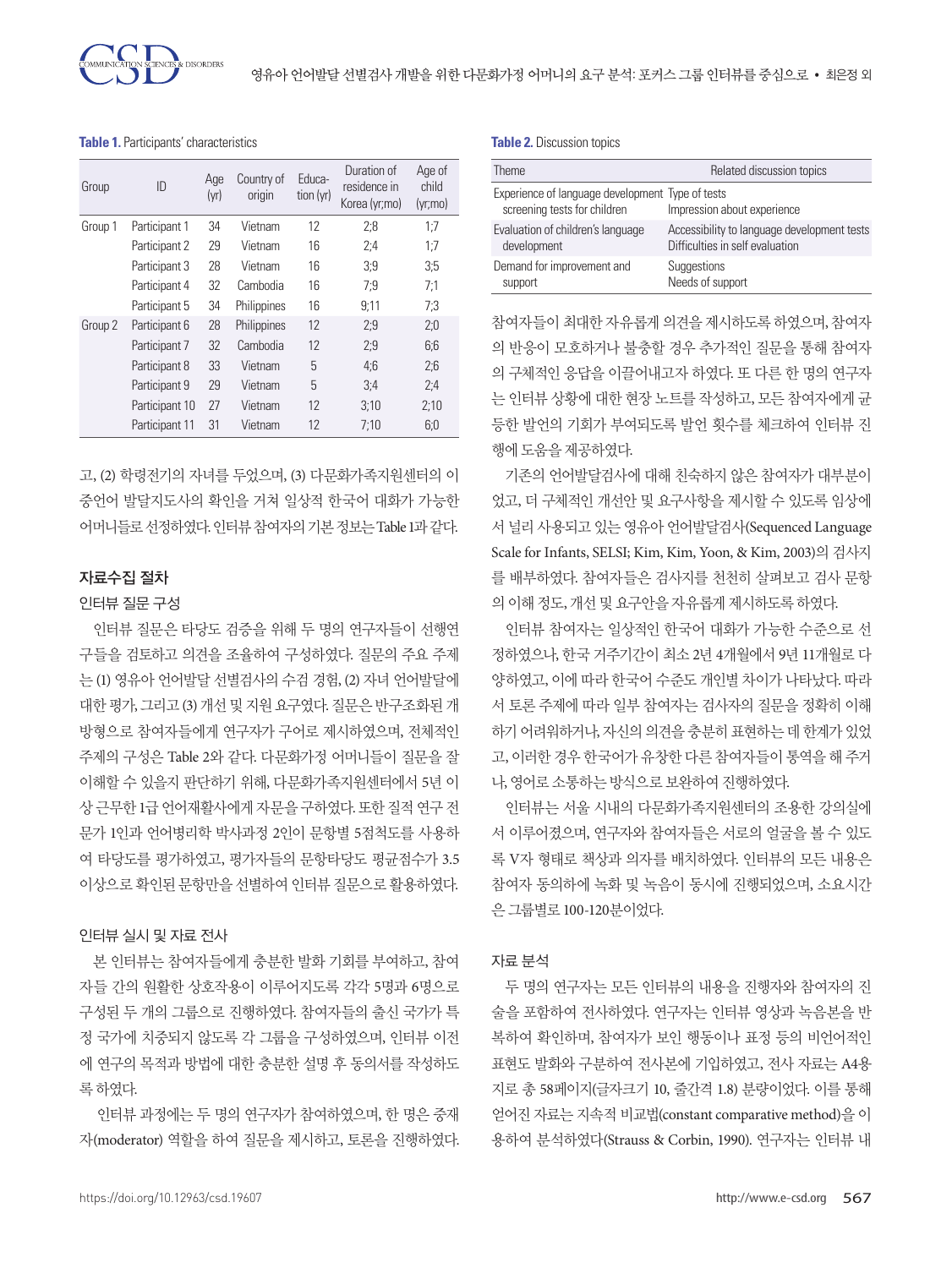



r camian, n. bankin, & D. Williams, 2004, *bournal of interactive orillite Ecam*<br>*ing 3*/) n 5 **Figure 1.** Steps in the constant comparative method. Adapted from "Peer teaching in web based threaded discussions," by by W. F. Brescia, J. Swartz, C. Pearman, R. Balkin, & D. Williams, 2004, *Journal of Interactive Online Learning, 3*(2), p. 5.

용을 파악하기 위해 전사본 전체를 반복적으로 읽어보며 코드를 작성하였고, 첫 번째 작성한 코드에 따라 발화를 분석하면서 새롭 게 나타난 주제를 기록해 나가며 추가적 코드를 만들어내는 개방 적 코딩 절차를 따라 자료를 분석하였다(Bogdan & Biklen, 2007). 이 과정을 통해 코드를 재범주화하여 최종적으로 3가지의 대주제 와 9개의 하위주제를 도출하였다. 이상의 분석 과정을 도식으로 표 현하면 Figure 1과 같다(Brescia, Swartz, Pearman, Balkin, & Williams, 2004).

# 신뢰도(credibility) 확보를 위한 노력

질적 연구에서의 신뢰도(credibility)란 사회적 상황 안에서 연구 참여자가 경험한 내용과 연구자에 의해 서술되고 묘사된 내용 간 의 일치 정도를 의미한다(Schwandt, 2014). 연구자들은 본 연구의 신뢰도 확보를 위해 녹화 및 녹음 자료와 전사본을 반복 확인하여 분석하였다. 또한 인터뷰 자료에 대한 하나 이상의 관점을 얻기 위 해서 삼각측량법(triangulation)을 사용하였고, 세 명의 리뷰어가 분석을 진행하였다. 모든 리뷰어들은 토론을 통해 의견을 주고받 았으며, 주요 주제(major themes)와 하위주제(sub-themes)에 대해 구두로합의에도달하였다.

# 연구결과

인터뷰를 통해 수집한 자료를 질적 분석한 결과, 다음과 같은 3

#### **Table 3.** Major and sub-themes drawn from data

| Major theme                                                               | Sub-theme                                                                                                                                     |
|---------------------------------------------------------------------------|-----------------------------------------------------------------------------------------------------------------------------------------------|
| Experience of language develop-<br>ment screening tests for chil-<br>dren | Test types and institutions<br>Reason for test request and approach path<br>Subjective evaluation of the language devel-<br>opment assessment |
| Difficulty of evaluating children's<br>language development               | Language difficulty<br>Lack of information<br>Lack of support                                                                                 |
| Demands for improvement                                                   | Increasing channels for providing information<br>Support for language difficulties<br>Enhancing accessibility and usability                   |

개의 대주제가 도출되었고 총 9개의 하위주제가 도출되었다. 도출 된 대주제는 (1) 언어발달 수검 경험, (2) 자녀 언어발달 평가의 어려 움 및 대처방법, (3) 언어발달검사에 대한 개선 요구이고 하위주제 들간의관계는 Table 3에제시하였다.

언어발달검사 수검 여부와 관련 검사의 유형에 대한 질문에 연 구 참여자들은 대부분 소아과에서 기본적으로 받은 영유아 발달 선별검사를 언급하였다. 소아과에서 준 간단한 체크리스트를 작성 하거나, 의사나 간호사의 질문에 대답하는 형식으로 검사를 시행 하였음을 알 수 있었다. 이외에는 특별히 자녀의 언어발달검사의 필요성을 느끼 적이 없었다는 대답이 대부부이었고, 아동의 언어 발달이 또래보다 늦거나 발달 지체가 걱정되어 따로 검사를 받아본 참여자가 각각 한 명씩 있었다. 그들은 다문화센터와 사설 언어치 료실을 방문하여 자녀의 언어발달검사를 받았는데, 구체적인 검사 명이나내용을기억하는것은어려워했다.

"건강검진(영유아건강검진) 매년받습니다." (참여자 10)

"바로 OO 아동발달센터 가서 바로 언어 검진하고, 치료 바로 받았어요." (참여자 3)

"여기 (다문화)센터에서 언어발달 선생님 계시잖아요. 평가 한 번 받은 적이 있거든요." (참여자 7)

언어발달검사 계기 및 접근 경로에 대한 질문에 연구 참여자들 은 소아과에 검사의 안내를 받았다는 이야기를 가장 많이 하였고, 다문화센터 선생님의 권유를 통해서 검사를 받게 되었다는 참여자 와 자녀의 언어발달이 늦는 것이 걱정되어 자발적으로 기관을 검색 해 보고 방문하여 검사를 받았다고 이야기한 참여자가 각각 한 명 씩 있었다.

# "병원에서그냥줬어요."(참여자 7)

"다문화 선생님이 지난번에 저한테 애기 한 번 데려와, 검사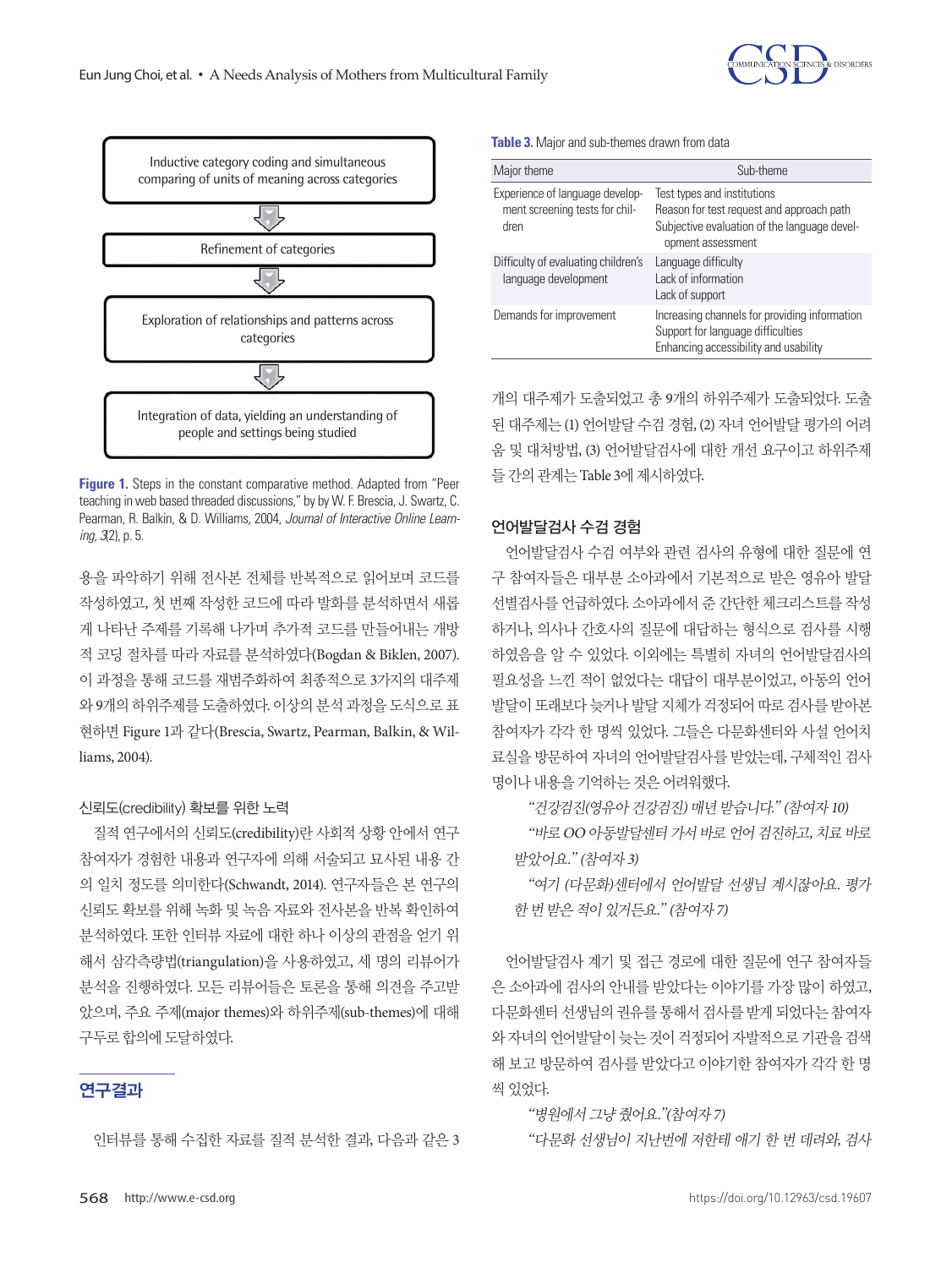

해줄게."(참여자 11)

"저희 동네에 애기 많거든요. 같은 나이 애기 많고, 다른 애기 보다 우리 애기 말 좀 못하잖아요. 그래서 그냥 인터넷으로. 근 처에 어떤 병원(세터) 있는지 봤어요."(참여자 3)

자녀의 언어발달검사 수검 과정 중 느낀 불만으로는 검사 과정이 꼼꼼하지 않다는 것과 검사지 작성이 어렵다는 점이 언급되었다.

"소아과 좀 그냥 대충 대충해요. 그냥 뭐 꼼꼼하게 검사 안 해 요. 한 번 받아서 생각하니까 너무 대충해서 소아과 별로 안 가 요. 검진하면."(참여자 3)

"근데 이걸 병원에서 검진할 때 따로 답안지 따로 있어요. 번 호 체크하고. 막 헷갈리더라고요. 보통은 3번, 이런 거 체크해가 지고플러스해서점수몇번나오잖아요. 답안지따로."(참여자 7)

#### 자녀 언어발달평가의 어려움

#### 언어적 어려움

연구 참여자들은 자녀의 언어발달을 평가하는 과정에서 경험하 는 핵심적인 어려움으로 의사소통의 어려움을 공통적으로 보고하 였다. 의사소통의 어려움의 주된 원인으로는 이들의 미숙한 한국 어 실력으로 인한 언어 장벽 문제를 지적하였다. 구체적인 어려움 을 느끼는 상황에 대한 질문에는 참여자들의 한국 거주기간과 그 에 따른 한국어 능력의 차이로 느끼는 어려움의 정도는 개인 간 차 이가 있었지만, 자녀가 다니는 교육기관의 교사나 의료기관의 전문 가들과상담하는데에특히어려움을느낀다고보고하였다.

"선생님 상담은 선생님 말 너무 빨리빨리 해요. 저는 stop해 요. 천천히 말해요. 너무 빠른 거 저는 못 알아들어요. 이렇게 얘기해요."(참여자 4)

"복잡한 얘기 몰라요. (의사) 선생님이 아빠, 전화해요. 제가 몰라요."(참여자 2)

"예전엔 많이 어려웠어요. 그래서 그거 무슨 말이냐. 다시 물 어보고, 체크하기 전에 다 물어봤어요."(참여자 7)

"병원에서 어떤 선생님이 옆에 계시면서 도와주고, 이 문장 을 설명해 주잖아요. 그럼 할 수 있어요. 그냥 이거(검사지) 주 고, 알아서 하는 건 어려운 부분이 많이 있을 거예요."(참여자 7) "어려워요. 선생님이도와줘요. 글씨잘몰라요."(참여자 8)

또한, 한국어로 된 검사 안내문이나 검사지를 읽고 이해하는 데 에 어려움이 크고 피로함을 느끼며, 그로 인해서 자신감이 떨어지 거나 관심이 줄어든다는 언급도 있었다.

"내가외국사람이잖아요. 한국말잘못해서자신없어요. <sup>그</sup>

래서 이거(검사 안내문) 아마 저희 집 보내오면, 아 뭐야? 이해 못하는 게 아니고, 베트남말로 있으면 고향 말로 있으면 제가 읽겠죠? 하지만 다 한국, 한글로 하잖아요. 지금 뭔가, 읽을까? 안읽을까? 다버렸어요."(참여자 3)

"글 읽을 때 제가 이해 못하는 것도 많거든요. 그래서 저는 (검사안내문에) 신경도안쓰고..."(참여자 10)

연구 참여자들이 실제 검사지를 작성할 때 느끼는 경험에 대해 더 자세히 알아보기 위해 영유아의 언어발달 문제의 선별 목적으 로 널리 사용되고 있는 영유아 언어발달검사(SELSI)의 검사지를 나누어 준 후 살펴보도록 하였다. 검사지에 있는 문항의 이해도와 느낌에 대해 묻는 질문에 참여자들은 이해할 수 있는 문항도 있지 만 이해할 수 없는 문항도 있다고 대답하였다. 어려운 부분으로는 질문 문항에 사용된 어휘 이해의 어려움을 언급하였는데, 특히 전 문용어나 한자어 표현 등 문어체 표현에서 이해하기에 어려운 어휘 가많다고지적하였다.

"아니, 다이해안돼요. 조금만알아요."(참여자 9)

"여기 28번에 다른 사람 이야기하는 동안 산만해지지 않고, '산만하다' 무슨 뜻인지 모르겠어요. 그리고 '청자와 화자 변별 하기'이거 무슨 뜻인지 모르겠어요. 여기 '관용어'그런 거 있잖 아요. 우리가 배우기 때문에 알지만, 새로 들어온 사람들 잘 모 를수도있어요."(참여자 5)

#### 정보 부족

자녀의 언어발달 수준을 평가하는 과정에서 겪는 어려운 점으로 는 관련 지식이나 정보의 부족이 보고되었다. 참여자들이 아동의 연령별 언어발달 수준을 어느 정도 파악하고 있는지를 살펴보기 위해 제시한 질문에, 참여자들은 아동의 생활연령보다 훨씬 낮은 수준의 언어발달 수행에도 큰 문제가 없다고 느끼는 모습을 보였 다. 참여자들은 아동의 연령에 따른 적절한 한국어 발달 수준에 대 해서 충분히 알지 못하고, 이에 대한 정보가 부족하다고 언급하였다.

"지금 애기가 아직 만 2살이잖아요. 좀 늦은 애기도 있고, 좀 빨리 할 수 있는 애기도 있잖아요. 그냥 5살 후에 말 못하면 문 제에요. 다섯 살 전에 그냥 말 엄마, 아빠 말 하면 괜찮아요. 이 해할 수 없으면 그게 문제에요. 이해할 수 있으면 상관없어요." (참여자 3)

"(자녀가 3세인데) 지금, 아빠, 엄마, 싫어, 좋아만 할 수 있어. 다른말아직안돼요."(참여자 9)

"그 정도면 괜찮아요."(참여자 6)

"우리 애기 나이 맞게 어떻게 공부하는지 그거 나오면 우리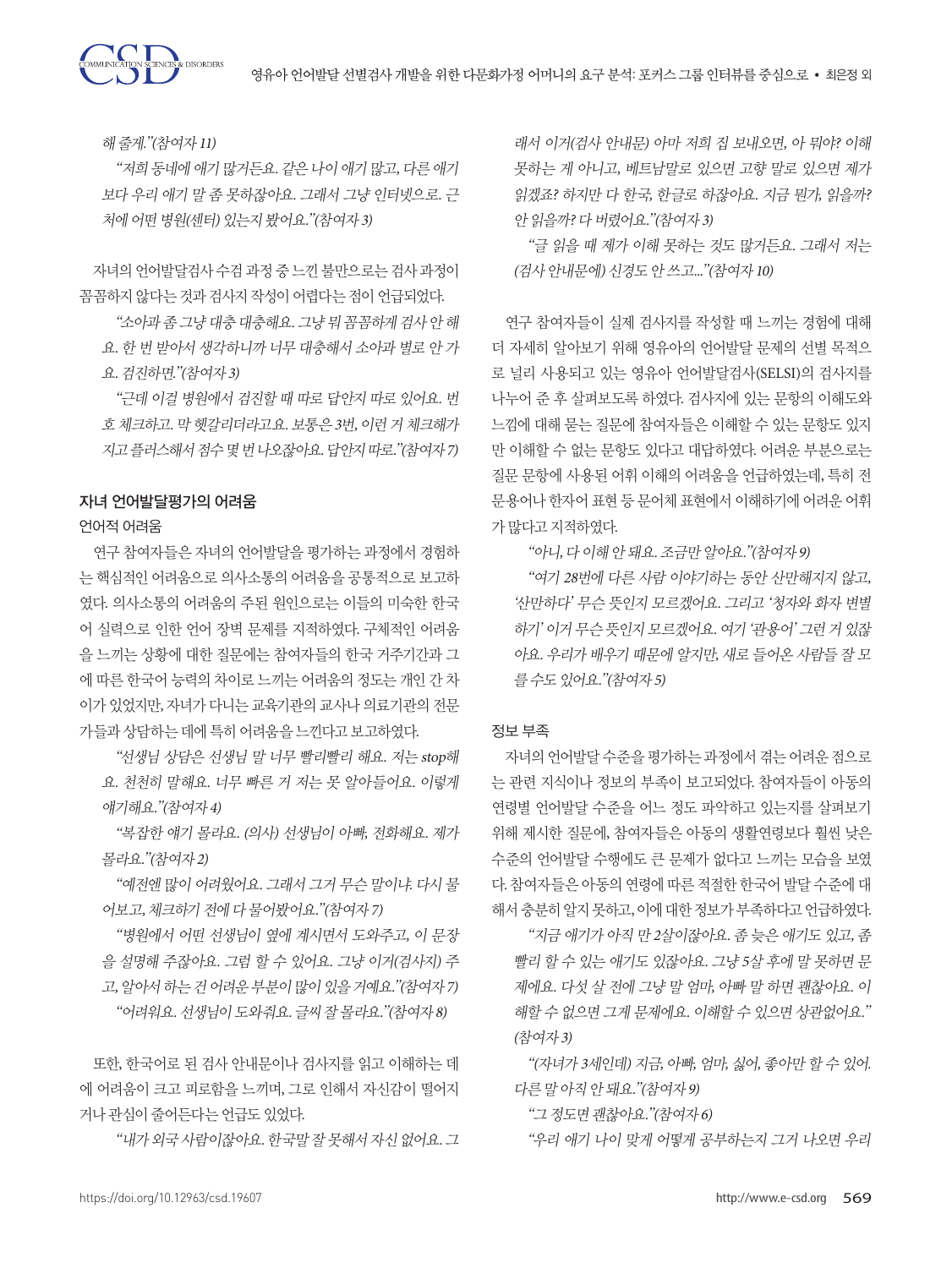

는 좀 알아볼 수 있어요. 근데 지금 우리 뭐가 필요한지, 뭔지 몰 라요."(참여자 11)

#### 불충분한 지원 자원

연구 참여자들은 자녀의 발달을 평가하는 과정에서 겪는 어려 움이 있을 때, 주위에 도움을 받을 만한 인적 자원이 부족한 것이 언어 장벽과 정보 부족으로 인한 문제를 더욱 어렵게 하는 요인이 라고 지적하였다. 참여자들은 한국어에 대한 어려움과 정보의 부 족을 느끼고 있지만, 한결같이 남편이 너무 무관심하거나 바쁘기 때문에 직접적인 도움을 받기가 힘들다고 호소하였다.

"남편은 신경 안 쓰고. 저는 만약에 가서 검진하면 전화로 예 약하잖아요. 근데 제가 한국말이 좀 어려워요. 전화하는 거." (참여자 11)

"저는 어쩔 수 없으니까, 남편 해 주지 않기 때문에 내가 어쩔 수없이해야되는거예요."(참여자 5)

"보통 남편이 시간 별로 없어요. 그냥 혼자 음식 해요. 응급 실 데리고 가든지, 선생님하고 상담하든지, 어린이집 선생님 통 화하든지. 저 다 혼자 해요. 남편 시간 있으면 그냥 아 남편 다 하라고. 저희 남편은 그냥 남편 없다고 생각하면 돼요. 혼자 해 야 되잖아요. 또 가족마다 생활 다르잖아요, 선생님, 남편 해 달 라고할수없어요. 정말이에요. 할수없어요."(참여자 3)

그 외에 다문화가정 어머니들은 취업을 하여 일을 하고 있어 언 어발달검사를 받으러 가기에 충분한 시간이 없다는 것을 지적하기 도 하였고, 아동의 언어발달에 도움이 된다고 생각하는 가정방문 교사나 사설 언어치료실을 이용하기에는 비용 부담이 너무 크다는 이야기도 언급되었다.

"네 그것도 문제예요. 일해서 시간이 없는 사람들 많아요." (참여자 5)

"학습지는 많이 도와줘요. 학습지는 진짜 많이 도와줘요. <sup>그</sup> 리고 <sup>그</sup> 선생님들도 아이들 판단해서 못하는지 아닌지는 판단 해 가지고, 여기 가서 못한다, 여기서 집중한다 그렇게 상담해 줘요. 네그런데부담돼요. 비싸서."(참여자 5)

# 언어발달검사에 대한 개선 요구

#### 검사 정보 제공 경로의 다양화

연구 참여자들은 언어발달검사에 대한 관심이 별로 없다는 의견 을 다수 제시하였고, 관심이 있더라도 검사에 대한 정보를 얻기 어 렵다고 호소하였다. 또한 가정으로 영유아발달검사에 대한 안내문 이오지만잘보지않게된다는이야기도나타났다.

"편지 왔는데 관심 없어요. 그냥 이번 달에 전기 얼마나 나온 지. 다른데는관심없어요. 그냥대충보고버렸어요."(참여자 3) "근데 솔직히 다문화가정(언어발달검사에 대한) 관심이라고 할까? 관심 그렇게 많이 안 가져요. 글쎄, 관심이 별로 없을 거 같아요. 나는 처음 필요 없다고 생각하니까. 그런 생각 들어요." (참여자 5)

"중요하다 생각해요. 근데 어디로 가요? 어디로 가는지 검진 하는지몰라요."(참여자 11)

만일 자녀의 언어발달에 문제가 있다고 느낄 때 어떤 방법으로 검사를 받는 것이 편하겠냐는 질문에는 다문화센터가 가장 좋을 것 같다는 의견이 많았고, 시간과 장소에 구애받지 않는 모바일을 통한검사가있으면좋겠다는의견도제시하였다.

"다문화센터가 제일 편할 것 같아요. 엄마들이. 센터마다 통 역 선생님 계시고 하니까." (참여자 7)

"제 생각에 핸드폰 제일 편할 것 같아요. 요즘 엄마들이 일하 <sup>고</sup> 있어. 근데 많이 바빠서, 밤에 아침 언제 필요 있으면 바로 찾 아서 할 수 있어 좋을 것 같아. 직접 가면 시간이 없어 못 할 거 같아요. 핸드폰으로하면좋을것같아요."(참여자 9)

"시간이 없는 사람도 있지만, 직접 가서 하면 좋을 것 같아요. 하고싶은말도있고." (참여자 10)

#### 언어적 어려움을 위한 지원

현행 검사에 대한 개선 요구 중 가장 빈번히 언급된 의견은 언어 적 어려움에 대한 지원 요구로 나타났다. 검사 상황에서 사용되는 전문용어들을 일상적 단어로 쉽게 설명해 주는 것, 구체적이고 쉬 운 예시를 들어 설명해 주는 것이 도움이 될 것이라는 의견이 반복 적으로 언급되었다. 또한 영어와 베트남어 이외의 언어로도 번역을 지원해 주면 좋겠다는 의견이 있었으며, 스마트폰을 이용하여 검사 문항을 바로 번역하여 모국어로 볼 수 있는 기능을 적용하면 좋겠 다는 의견도 제시되었다. 번역 기능과 함께 한글로 적힌 질문을 소 리로 들려주고, 쉽게 말로 설명해 주면 이해하기가 더 쉬울 것이라 는의견에참여자들다수가동의하였다.

"의료 단어를 쉽게 풀어줘서 얘기해 주면 좋겠어요. 왜냐면 솔직히 의료 단어는 힘들어요. 어려워요. 뭐 기본 '설사, 감기' 그 런 거 우리가 알아듣지만, 고급 단어 그런 거 있잖아요. 풀어서 얘기해 주시거나, 뭐 어떻게 조금이라도 설명해 주시면 좋을 것 같아요. (예시로 제시한 검사지의 문항을 가리키며) '관용어'는 예를 들어서이렇게하면아마쉽게이해할수있을것같아요." (참여자 5)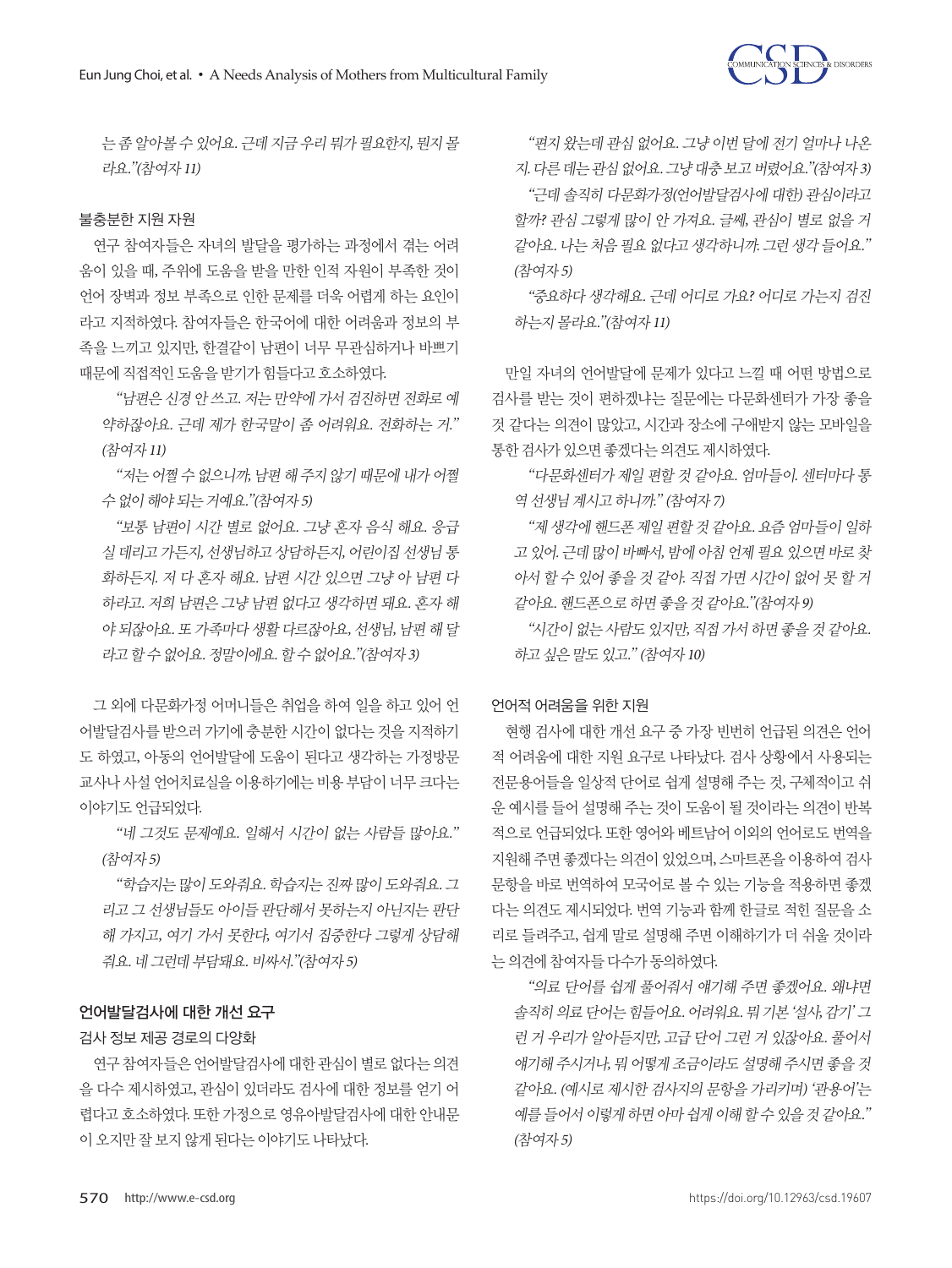"다른 언어도 있잖아요. 조금 쉽게 간단하게 설명해 주면 좋 겠다고 생각해요. 통역 있으면 좋겠다고. 보통 대화하면 괜찮은 데, 조금 언어 있잖아요. 좀 저한테 어려워요." (참여자 3)

"요즘은 베트남, 영어만 잘 나와요. 저 나라는 많이 없어요." (참여자 4)

"읽어주고, 이 단어 무슨 뜻인지 설명해 주고, 쉽게 쉽게 하면 아마도움많이될거같아요." (참여자 7)

"왜냐면 한국 단어에는 듣는 거하고 쓰는 거 다르잖아요. 발 음은 이건데 쓸 때는 이거 있잖아요. 말하는 거하고 쓰는 거하 고 다른 단어 그런 게 있잖아요." (참여자 5)

"저는 개인적으로 페이스북을 보면 번역하기 누르면 한글 보 이거든요. 자기 핸드폰에 언어 다운 받아서 번역하면 바로 나오 게(하면좋겠어요)." (참여자 7)

"읽으면 쪼끔 알아, 이거, 누가 설명해 주면 좋을 거 같아요. 어려워요. 조금 알아. 이거 읽으면 누가 설명하면 좋아요." (참 여자 9)

### 검사 접근성 및 용이성 향상

TON SCIENCES & DISORDERS

검사의 접근성 및 용이성을 높이기 위한 방법을 묻는 질문에는 검사에 대한 적극적인 홍보의 필요성이 언급되었다. 영유아발달검 사에 대한 정보를 전혀 알지 못하는 참여자도 있었고, 현재 시행되 고 있는 안내문으로는 충분히 정보를 전달받지 못한다는 지적도 나타났다. 또한 다문화가정의 어머니들이 아동의 언어발달에 관심 을 많이 갖지 않으므로, 그 부분에 대한 인식을 개선할 필요성이 있 음도 언급되었다. 그 외, 질문에 답을 한글로 기입하는 것에 어려움 이 있으므로, 간단히 '예/아니오로 응답하기' 및 글이 아닌 '말로 대 답하고 이를 녹음할 수 있는 기능'이 있으면 도움이 될 것이라는 의 견들이제시되었다.

"근데 솔직히 다문화가정 관심이라고 할까? 이런 거에. 언어 발달. 관심 그렇게 많이 안 가져요. 근데 센터도 안 다니는 사람 들도 있어요. 관심 있는 사람들도 있지만, 안 하는 사람도 있어 요. 그래서 홍보를 잘하면 관심 가질 수 있게끔 해주면 좋은데. 저도 처음에 이런 거 관심 없었어요. 남편 알아서 하겠지? 그런 생각도 있는 것 같아요. 재미있게 하면 관심을 가질 거 같아요." (참여자 5)

"녹음하면 대부분 엄마 글씨 잘 못 써 가지고, 말할 수는 있 잖아요. 녹음하면좋을것같아요."(참여자 7)

"어떨 때는 쓰는 편해, 어떨 때는 말하는 편해요. 어려운 말, 말할수있지만어떻게쓰는지몰라요."(참여자 11)

# 논의 및 결론

본 연구에서는 영유아 언어발달 선별검사 개발과 관련한 실제적 요구 분석을 위해 다문화가정 어머니를 대상으로 FGI를 실시하였 다. 인터뷰는 연구자의 질문에 기초하여 자유로운 분위기 속에서 두 그룹으로 나뉘어 진행되었고, 인터뷰를 분석하여 도출한 시사 점은다음과같다.

첫째, 본 연구에 참여한 다문화가정의 어머니들은 대부분 소아 과를 통한 영유아 건강검진의 하위영역으로 자녀의 영유아 언어발 달 선별검사를 경험하였다. 검사 경험과 관련해서는 검사 시 겪었 던 어려움이 주로 보고되었으며, 중립적이거나 부정적인 경험을 대 체로 보고하였다. 수검 경험이 있는 참여자 중 자발적으로 기관에 의뢰하여 검사를 받은 참여자는 한 명이었고, 나머지 참여자들은 영유아 건강검진 과정을 통해 언어발달 선별검사를 경험한 것으로 나타났다. 다시 말해 대부분의 참여자들이 언어발달검사의 필요성 이나 중요성을 크게 느끼지 않았다고 볼 수 있고, 이러한 점이 경험 에대한인상에영향을미쳤을것으로해석된다.

둘째, 연구 참여자들은 영유아 언어발달 선별검사와 관련하여 언어적 장벽을 가장 공통적인 어려움으로 보고하였으며, 이것이 영 유아 언어발달 선별검사에 대한 다문화가정의 접근을 낮추는 요인 중 하나인 것으로 나타났다. 참여자들이 언어적 소통의 어려움에 대처하는 방법은 남편에게 의지하기, 전문가에게 추가적인 도움을 요청하기 정도였고, 남편이 바빠서 직접적인 도움을 받기 어렵다는 제약들도 보고되었다. 언어적 어려움을 위한 지원으로는 번역 서비 스에 대한 요구가 높았고, 용어에 대한 자세한 설명과 예시가 제시 되면 도움이 될 것이라고 제안했다. 영유아 건강검진의 경우 중국 어와 베트남어로 번역된 서식은 제공되고 있지만, 그 외의 언어 서 비스는 제공되고 있지 않다. 연구에 참여한 캄보디아 출신의 어머 니는 캄보디아어 번역 서비스는 제공되지 않아 검사에 어려움이 있 었다고 토로하기도 하였다. 따라서 다양한 출신 배경을 고려한 세 분화된 언어적 지원이 필요할 것이다.

셋째, 다문화가정을 대상으로 영유아 언어발달 정보 및 검사 정 보에 대한 접근성을 높이려는 노력이 필요하다. 먼저 아동의 언어발 달 수준을 조기에 선별하기 위해서는 부모의 지속적인 관심을 통 한 평가 혹은 평가의뢰가 중요한데, 연구 참여자들은 언어발달 관 련 정보가 부족함을 느끼며, 어디에서 정보를 얻을 수 있는지 잘 모 르겠다고 보고하였다. 이러한 정보 부족에 대한 어려움은 언어영역 뿐만 아니라 자녀양육 및 교육과 관련하여서도 일관되게 보고되고 있는 어려움이다(Bae & Bong, 2012; Oh, 2011). 실제로 본 연구의 인터뷰에서 연구 참여자들이 자녀의 연령에 비해 훨씬 더 낮은 수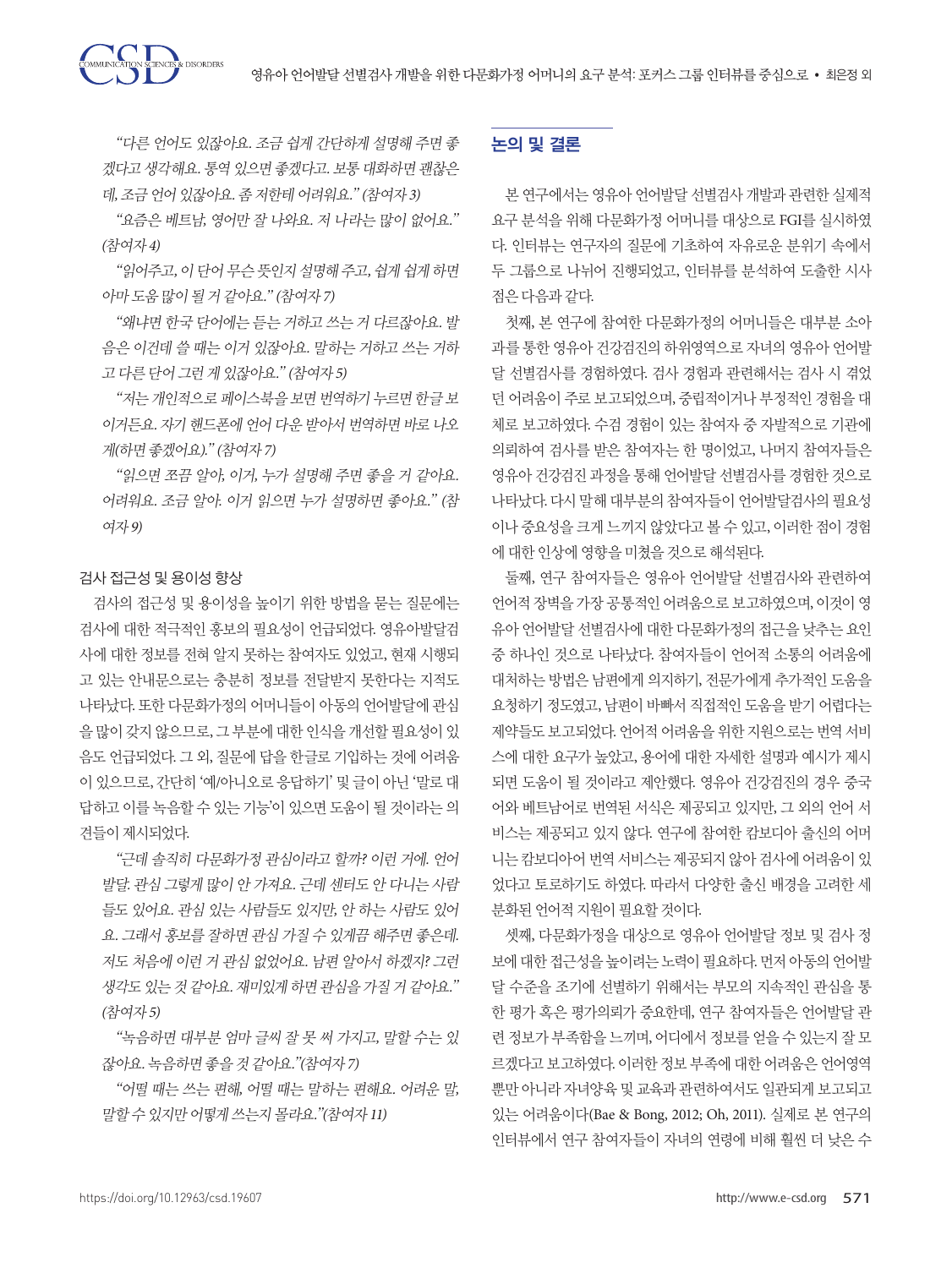

준의 언어발달을 기대하고 있다는 점이 나타났다. 아동의 생활연령 에 따라 어느 정도의 한국어 이해 및 표현을 기대해야 하는지에 대 한 기초적인 지식이 부족하고, 이와 함께 어머니의 서툰 한국어가 자녀의 언어발달에 대한 민감도를 낮추는 요인으로 작용했다고 추 측할 수 있다. 더불어 다문화가정의 아동들이 언어검사에 쉽게 접 근할 수 있도록 하기 위해서는 검사 정보 제공의 경로를 다양화하 거나, 모바일 기기를 활용해 물리적 접근성을 높이면서 번역이나 녹음과 같은 여러 기능을 제공함으로써 검사 용이성을 높이는 방 법등이제안되었다.

본 연구에서는 다문화가정 어머니들을 대상으로 FGI를 실시하 여 다문화가정 아동의 언어발달 선별검사 개발을 위한 요구를 분 석하고자 하였다. 후속연구에서는 전문가 집단을 대상으로 좀 더 구체적인 논의를 펼칠 수 있을 것이다. 더불어 검사의 접근성 및 용 이성과 관련하여 논의에서 언급된 모바일 활용에 대한 키워드도 중요하게 검토할 수 있을 것이며, 이 논의는 언어 중재 및 평가도구 로써 모바일 기기 활용의 탐색 가능성을 긍정적으로 제시한 선행 연구(Yim, Kim, Park, Cheon, & Lee, 2014)와 같이 검사에 대한 접 근 장벽을 완화할 수 있는 평가방법 및 도구에 대한 필요성을 환기 시킨다. 그리고 추후 영유아 언어발달 선별검사 개발 과정에서는 이와 같은 요구 분석을 통해 대상 집단의 특성에 기초한 실질적인 요구를반영할수있을것이다.

국내 다문화가정이 꾸준히 증가함에 따라 다문화가정의 사회적 통합을 위한 여러 가지 제도적, 교육적인 지원들이 마련되고 있으 며, 이를 뒷받침하기 위한 연구가 여러 학문 분야에 걸쳐 이루어지 고 있다. 이러한 사회적 배경에서 다문화가정 아동들의 언어 문제 를 조기 선별하는 것과 관련한 본 연구는 다문화가정 아동들의 언 어발달 문제의 심화를 예방하고, 이를 통해 학령기 이후의 학업 및 학교 적응에 긍정적인 영향을 미침으로써 다문화가정의 사회적 통 합을위한과정에밑거름이되고자한다.

#### **REFERENCES**

- Ahn, S., & Shin, Y. (2008). A compare study of multi-cultural background children's and low-income children's phonological awareness ability. *Journal of Speech & Hearing Disorders, 17*(4), 81-94.
- Bae, J. H., & Bong, J. Y. (2012). Mothers' experiences of child rearing in multicultural families. *Journal of Early Childhood Education, 32*(2), 383-405.
- Bogdan, R. C., & Biklen, S. K. (2007). *Qualitative research for education: an introduction to theory and methods* (5th ed.). Boston, MA: Allyn & Bacon.

Brescia, W. F., Swartz, J., Pearman, C., Balkin, R., & Williams, D. (2004). Peer

teaching in web based threaded discussions. *Journal of Interactive Online Learning, 3*(2), 1-22.

- Cho, S. N., Lee H. J., Joo, Y. J., & Kim, N. Y. (2011). *Qualitative research design & practice.* Seoul: Green Publications.
- Hwang, S. S., & Jeong, O. R. (2008). A study on language characteristics correlation of the children in culturally diverse family environments. *Journal of Speech-Language & Hearing Disorders, 17*(1), 81-102.
- Kim, Y. K. (2015). The family life adjustment of children from multicultural families and policy implications. *Health and Welfare Policy Forum, 226,* 75-89.
- Kim, Y. R., Kim, Y. T., & Lee, E. J. (2007). Literature review regarding validity of the dynamic assessment applied in lexical learning ability measures for bilingual children. *Journal of Speech & Hearing Disorders, 16*(3), 59-77.
- Kim, Y. T., Kim, K. H., Yoon, H. R., & Kim, H. S. (2003). *Sequenced Language Scale for Infants (SELSI).* Seoul: Special Education Publishing.
- Kwon, S. H. (2009). The actual conditions of Korean use by multicultural students. *Korean Language Education Research, 36,* 195-228.
- Kwon, S. J. (2006). *Comparison of characteristics in generative naming for children of multi-culture family and children of ordinary family* (Master's thesis). Myongji University, Seoul, Korea.
- Lee, S. J., Shin, J. C., Kim, H. H., & Kim, H. S. (2008). A study on expressive vocabulary ability in multicultural family children: based on K-BNT-C. *Journal of Speech-Language & Hearing Disorders, 17*(3), 95-115.
- Ministry of Health and Welfare. (2010). *Get a medical checkup for children from multicultural families in mother's language.* http://www.mohw.go.kr/ react/al/sal0301vw.jsp?PAR\_MENU\_ID=04&MENU\_ID=0403&page= 18&CONT\_SEQ=237312&SEARCHKEY=CONTENT&SEARCHVALU E=%EA%B1%B4%EA%B0%95%EA%B2%80%EC%A7%84
- Ministry of Interior and Safety. (2018). *2017 status of foreign residents in local governments.* https://www.mois.go.kr/frt/bbs/type001/commonSelect-BoardArticle.do;jsessionid=e3aWiS0pADQnoxaI68Rze0wk.node40?bbsI d=BBSMSTR\_000000000014&nttId=66841
- Oh, M. S. (2011). Realities and challenges of education for children of multicultural families in Korea: preliminary results from interviews of six multicultural families. *Multicultural Education Studies, 4*(1), 43-77.
- Oh, S. J., Kim, Y. T., & Kim, Y. R. (2009). Preliminary study on language characteristics and related family factors in children from multicultural family. *Special Education Research, 8*(1), 137-161.
- Olswang, L. B., Rodriguez, B., & Timler, G. (1998). Recommending intervention for toddlers with specific language learning difficulties: we may not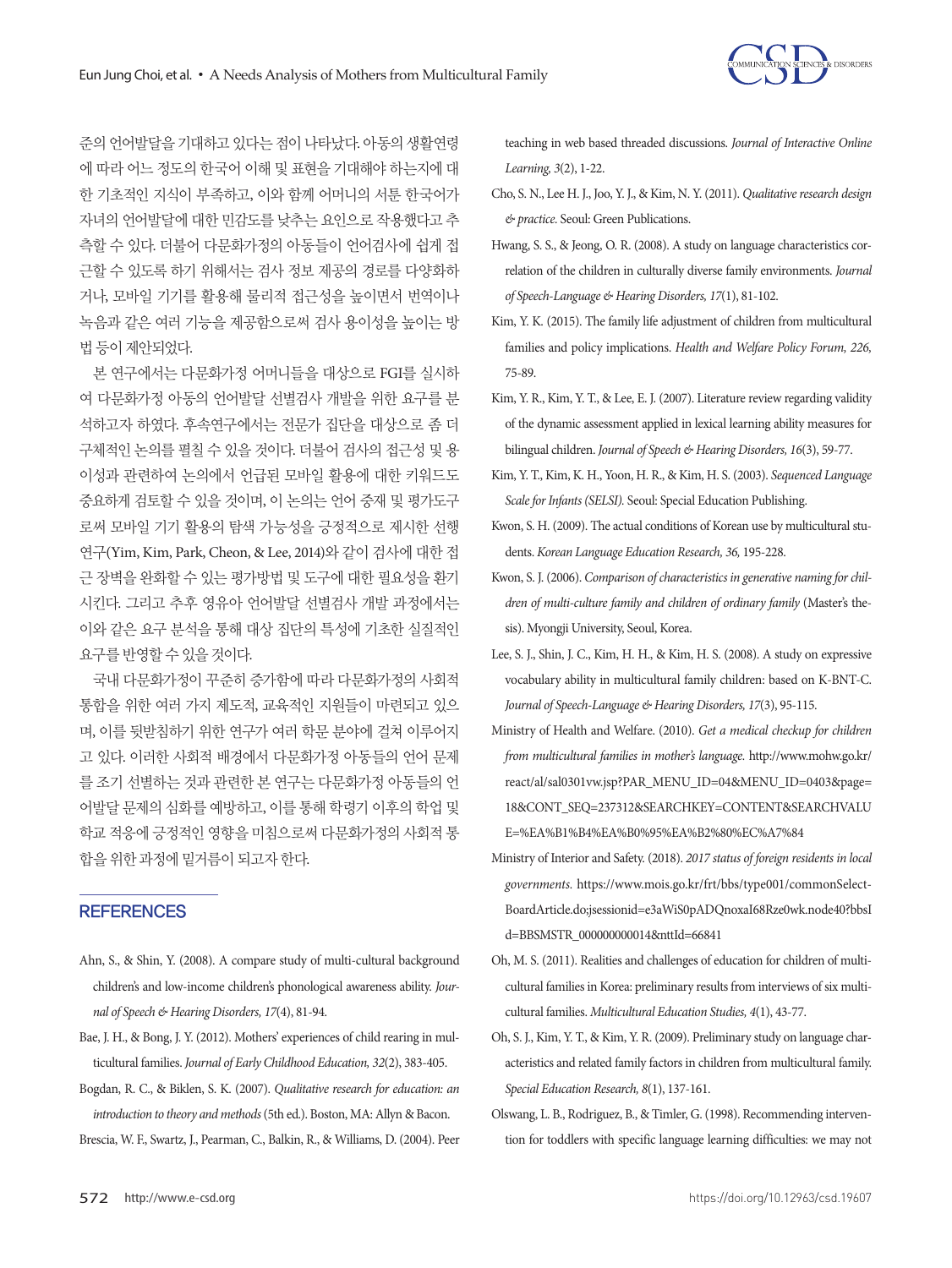

have all the answers, but we know a lot. *American Journal of Speech-Language Pathology, 7*(1), 23-32.

- Park, S. H. (2009). A longitudinal study of articulation production of children from culturally diverse family environments. *Journal of Speech-Language & Hearing Disorders, 18*(1), 89-97.
- Park, S. H., & Jung, M. S. (2012). A qualitative study on speech and language intervention in children from multicultural families. *Korean Journal of Communication & Disorders, 17*(1), 47-65.
- Pence, K. L., & Justice, L. M. (2008). *Language development from theory to practice.* Upper Saddle River, NJ: Pearson.
- Schwandt, T. A. (2014). *The Sage dictionary of qualitative inquiry.* Thousand Oaks, CA: Sage Publications Inc.
- Strauss, A., & Corbin, J. M. (1990). *Basics of qualitative research: grounded theory procedures and techniques.* Thousand Oaks, CA: Sage Publications

Inc.

- Suh, H. (2007). Multicultural family and Korean language education. *Journal of Human Studies, 12,* 57-92.
- Yang, S. O., & Hwang, B. M. (2009). A comparative study of the phonological awareness ability of preschool children from multi-cultural families and single-culture families. *Journal of Speech & Hearing Disorders, 18*(1), 37- 57.
- Yim, D., Kim, S. Y., Park, W., Cheon, S., & Lee, Y. J. (2014). Analysis on needs based survey of parents and speech-language pathologists for smartphone programs. *Communication Sciences & Disorders, 19*(4), 486-500.
- Yoo, H. J., Kim, H. H., Kim, W. S., & Shin, J. C. (2008). Articulation ability and phonological process in multicultural family children. *Speech Sciences, 15*(3), 133-144.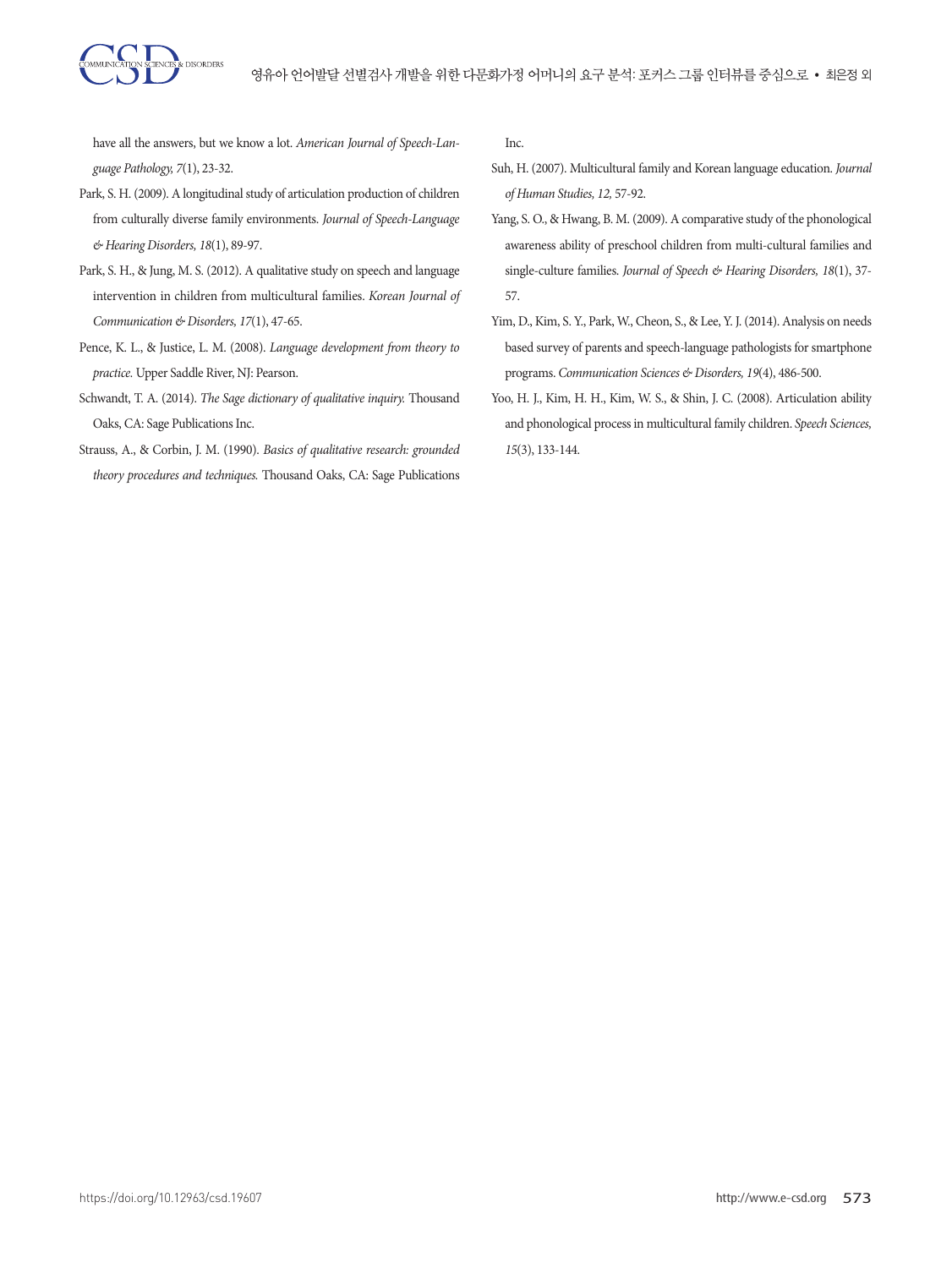

# 국문초록

# 영유아 언어발달 선별검사 개발을 위한 다문화가정 어머니의 요구 분석: 포커스 그룹 인터뷰를 중심으로

최은정' · 정상임² · 임동선' · 김영태'

<sup>1</sup>이화여자대학교 언어병리학과, <sup>2</sup>우송대학교 언어치료청각재활학과

배경 및 목적: 다문화 아동들은 언어발달의 다양한 영역에서 어려움을 겪을 수 있으므로 다문화 아동의 언어발달 수준을 조기에 선별 하는 것이 중요하다. 이를 위해서는 다문화 집단의 특수성을 반영한 언어발달 선별검사가 고안되어야 하는데, 양적 연구만을 통해서는 다문화가정 대상자들의 실질적 요구를 반영하기 어렵다는 점에서 질적 연구의 필요성이 있다. 이러한 필요성에 따라 본 연구에서는 영 유아 언어발달 선별검사에 대한 다문화가정 어머니의 인식과 요구를 분석하고자 하였다. 방법: 본 연구에 참여한 다문화가정 어머니 11 명을 두 그룹으로 나누어 포커스 그룹 인터뷰(FGI)를 진행하고, 그 내용을 분석하였다. 결과: 인터뷰 분석 결과, 3개의 대주제(언어발달 수검 경험, 자녀 언어발달 평가의 어려움, 언어발달검사에 대한 개선 요구)와 9개의 하위 주제로 분석되었다. 논의 및 결론: 다문화 아동 의 언어발달 선별검사 개발을 위해서는 언어적 장벽, 언어발달 정보 및 검사 정보의 접근성에 대한 고려가 필요할 것이다.

핵심어: 다문화가정, 영유아 언어발달 선별검사, 질적 연구, 요구 분석

본 논문은 2018년 대한민국 교육부와 한국연구재단의 지원을 받아 수행된 연구임(No. NRF-2018S1A3A2075274).

# 참고문헌

권수진(2006). 다문화가정아동과일반가정아동의생성이름대기특성비교**.** 명지대학교대학원석사학위논문.

권순희(2009). 다문화가정자녀의국어사용실태. 국어교육학연구**, 36,** 195-228.

김영란, 김영태, 이은주(2007). 이중언어아동의 어휘학습능력 측정에 적용된 역동적 평가에 대한 타당성 고찰: 1990년 이후의 문헌을 중심으로. 언어

#### 치료연구**, 16**(3), 59-77.

김영태, 김경희, 윤혜련, 김화수(2003). 영유아언어발달검사**(SELSI).**서울: 도서출판특수교육.

김유경(2015). 다문화가족아동의가족생활적응실태와정책과제. 보건복지포럼**, 226,** 75-89.

류현주, 김향희, 김화수, 신지철(2008). 다문화가정아동의조음능력및음운변동특성, 음성과학 **15**(3), 133-144,

박상희(2009). 다문화가정아동의조음산출에관한종단적연구. 언어치료연구**, 18**(1), 89-97.

박소현, 정명심(2012). 다문화가정아동의언어치료에대한질적연구.언어청각장애연구**, 17**(1), 47-65.

배지희, 봉진영(2012). 다문화가정어머니의자녀양육경험에대한탐구. 유아교육연구**, 32**(3), 383-405.

보건복지부(2008). 다문화가족 영유아 건강검진**,** 어머니 나랏말로 검진받아요**.** http://www.mohw.go.kr/react/al/sal0301vw.jsp?PAR\_MENU\_

ID= 04&MENU\_ID= 0403&page=18&CONT\_SEQ=237312&SEARCHKEY=CONTENT&SEARCHVALUE=%EA%B1%B4%EA%B0%9 5%EA%B2%80%EC%A7%84

서혁(2007). 다문화가정현황및한국어교육지원방안. 인간연구**, 12,** 57-92.

안성우, 신영주(2008). 저소득층일반아동과다문화가정아동의음운인식능력비교연구. 언어치료연구**, 17**(4), 81-94.

양성오, 황보명(2009). 취학전다문화가정아동과일반가정아동의음운인식능력비교연구. 언어치료연구**, 18**(1), 37-56.

오만석(2011). 다문화가정자녀교육의현실과과제: 여섯가정을중심으로. 다문화교육연구**, 4**(1), 43-77.

오소정, 김영태, 김영란(2009). 서울및경기지역다문화가정아동의언어특성과관련변인에대한기초연구.특수교육**, 8**(1), 137-161.

이수정, 신지철, 김향희, 김화수(2008). 다문화가정아동의표현어휘능력연구: K-BNT를중심으로. 언어치료연구**, 17**(3), 95-115.

```
임동선, 김신영, 박원정, 천성혜, 이여진(2014). 스마트폰 프로그램 개발을 위한 의사소통장애 아동 부모 및 전문가 요구 분석. Communication Sci-
```
**ences & Disorders, 19**(4), 486-500.